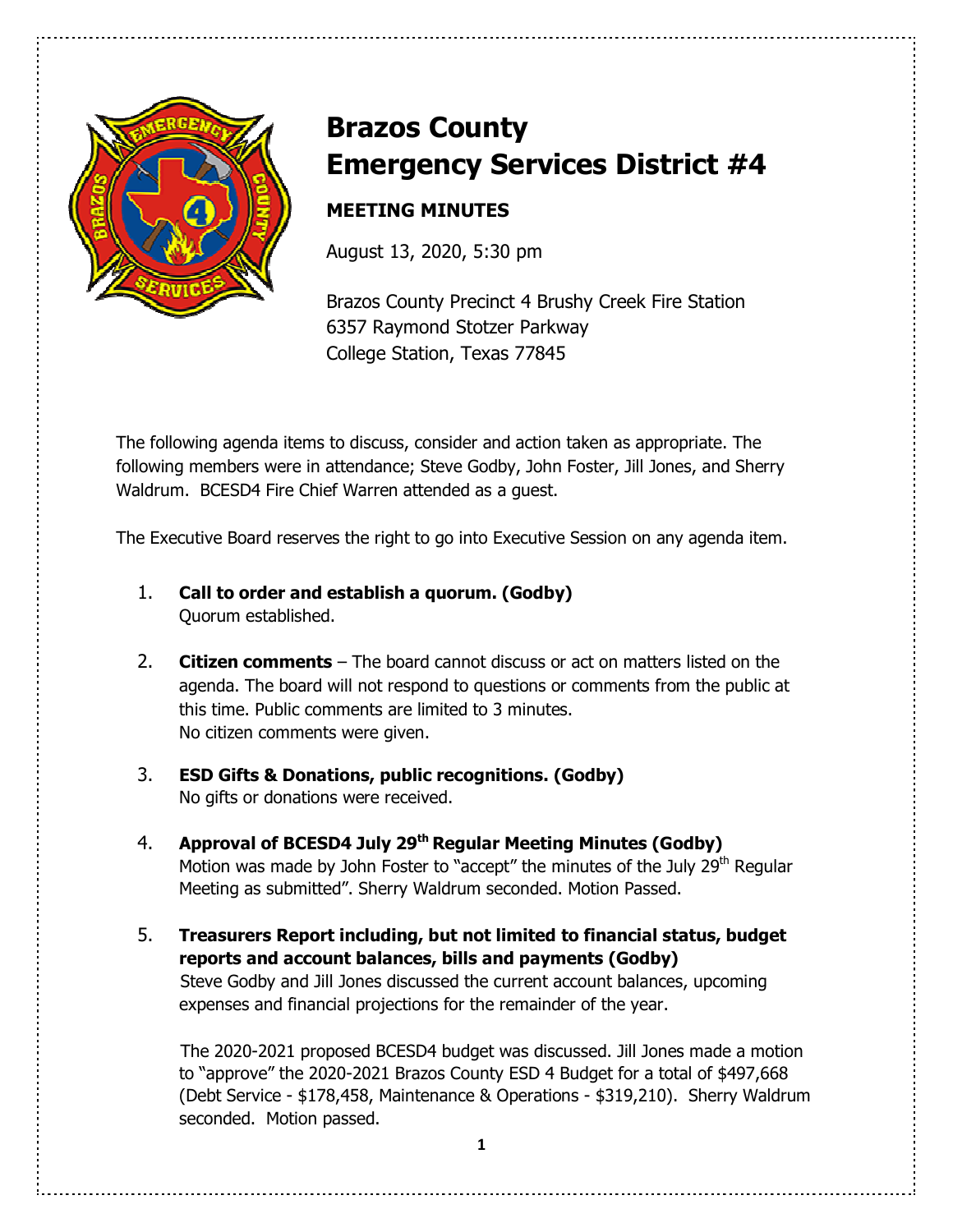# 6. **Report from Brazos County Precinct 4 VFD report (Chief Warren)**

 Chief Warren provided the Fire Chief Update including financial review, operations, training, apparatus, facilities including status of repairs needed at Station 1, Station 2 and Station 3.

 Chief Warren informed the Board that the Assistant to Firefighter Grant (AFG) was approved and he would be working with the other Brazos County ESD's to purchase additional radios for the department.

 Lieutenant Jordan Thomas resigned. An exit interview was conducted by Chief Warren.

# 7. **Brazos County Tax Assessor –2020 Tax Rate Action Tax Rate Adoption**

The proposed tax rate information, received from Tax Assessor Ms. Kristen Roe, was reviewed, the members agreed with her calculations and voted on the three separate motions:

> Motion  $1 - A$  motion was made by Steve Godby to adopt the "No New Revenue" Rate of \$0.047790/\$100. John Foster seconded the motion. The motion passed with a unanimous vote.

Motion 2 – A motion was made by Steve Godby to adopt the "Voter Approval" Rate \$0.05200/\$100. Sherry Waldrum seconded the motion. The motion passed with a unanimous vote.

Motion 3 – A motion was made by Steve Godby to adopt the "De Minimis" Rate \$0.098863/\$100. Jill Jones seconded the motion. The motion passed with a unanimous vote.

Following a review of the proposed tax rates, the BCESD4 Board voted to adopt the "No New Revenue Rate" as the proposed tax rate for the BCESD4 in 2020- 2021FY.

# 8. **Joe Ondrasek Service Award**

Approved last meeting. No further discussion was necessary.

# 9. **BCESD4 Strategic Plan Discussion**

John Foster provided considerations for a Strategic Support Plan 2020-2022. A time-table was included and discussed. Input from the BCESD4 Board and Brazos County VFD Precinct 4 will be gathered over the next sixty days.